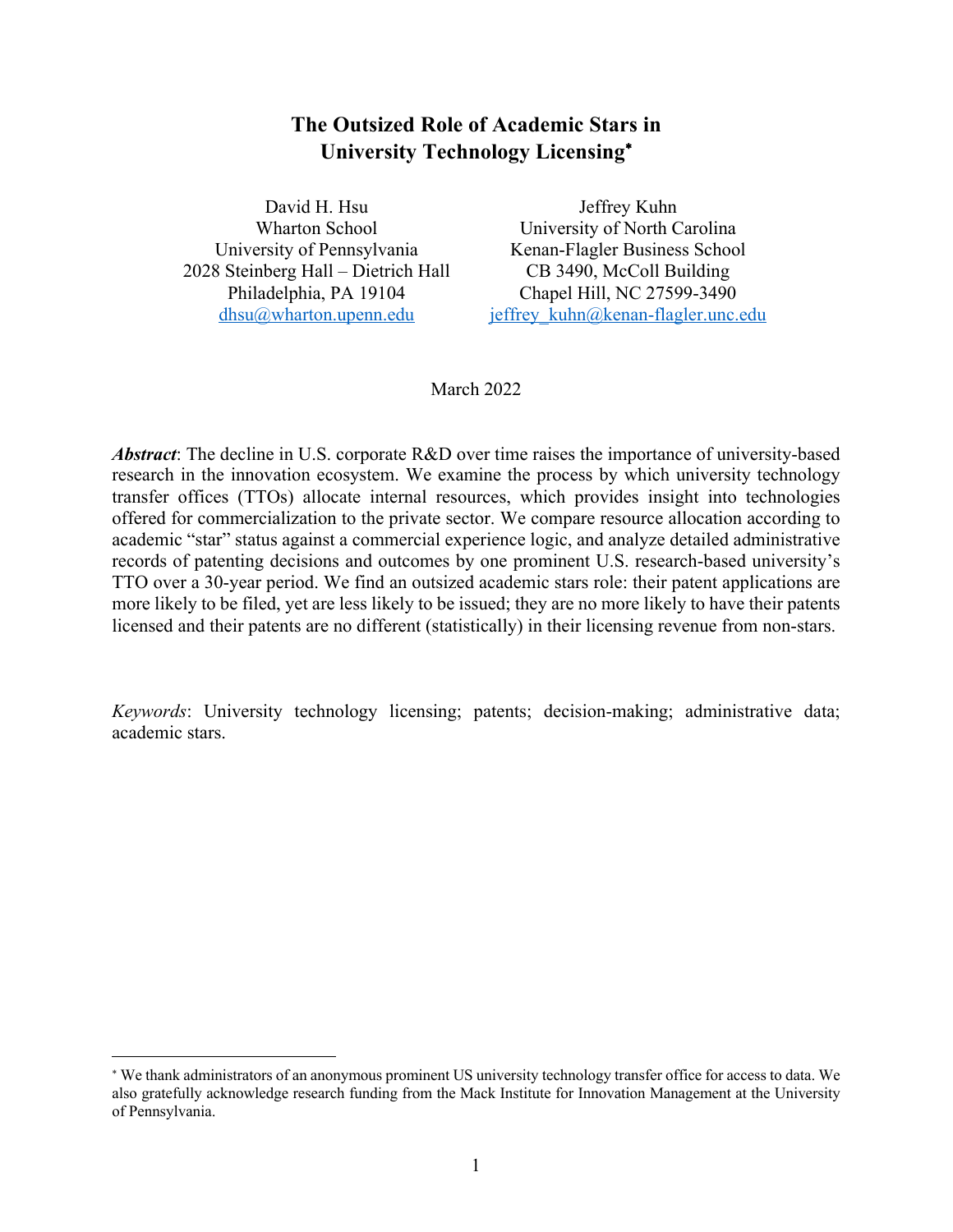## **1. INTRODUCTION**

Universities are an important part of the entrepreneurship and innovation ecosystem, both in their training and research activities (e.g., Nelson, 1993; Furman, Porter & Stern, 2002). The knowledge they generate is also directly and indirectly important for industrial managers in their product and service development (e.g., Mansfield, 1991; Cohen, et al. 2002; Foray & Lissoni, 2010; Cohen, 2010). This reliance on university science, often federally funded (Fleming et al. 2019), is likely exacerbated by the secular decline in research (as opposed to development) efforts in U.S. corporations over the past 40 years (Arora, Belenzon & Patacconi, 2018).

While academia-industry knowledge linkages can occur in various ways, university technology licensing and commercialization efforts are particularly important. <sup>1</sup> Moreover, some studies have suggested that universities are disproportionately responsible for *breakthrough* commercial technologies (Colyvas, et al. 2002). Although some studies have examined the university technology commercialization process (e.g., Rosenberg and Nelson, 1994; Mowery et al., 2004; Etzkowitz & Zhou, 2017), scholars often treat university technologies as exogenous (e.g., Nerkar and Shane, 2007). Since university missions increasingly include economic development and commercial translation (e.g., Sanberg, et al. 2013), treating such technologies as given unfortunately obscures organizational resource decision-making underpinning the commercialization process. 2

In this study we focus on the technology transfer office (TTO) managers who must make judgments on allocating resources to pursue patent application filings on inventions disclosed by intellectual property (IP) producers (i.e., academic scientists and engineers). Patent protection is

 $1$  In 2018 alone, over 17,000 patent applications were filed, over 7,600 patents were granted, 828 new products were created, and over 1,000 start-ups were formed (as reported by the Association of University Technology Managers). <sup>2</sup> An important exception is recent work by Cohen, Sauermann, and Stephan (2020), who examine how scientists' motives to engage in commercial activity vary across technological fields.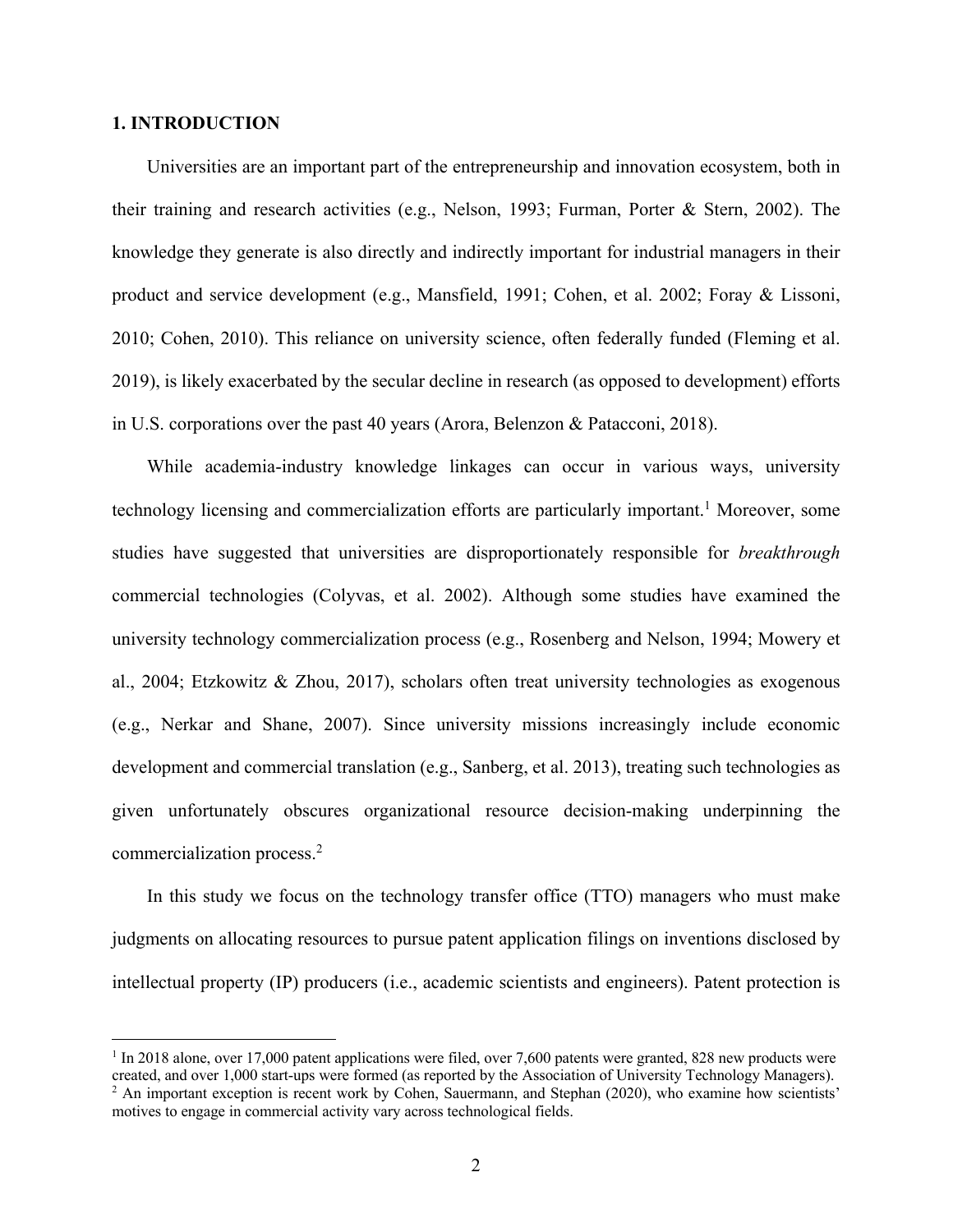often a prerequisite to attracting potential technology licensees, which is a necessary step to commercialization success (and associated licensing revenues). The patenting process is costly, however, requiring TTO managers to decide not only whether to file a patent application, but also whether to continue to invest in its prosecution and post-grant renewal. Such investment entails foregone opportunity costs of other activities which could also help fulfill the TTO's mission.3

To better understand university technology commercialization, we examine the resourceallocation decisions of one TTO, "PRU" (prominent research university), over a 30-year period. This new dataset includes both patenting decisions and commercial outcomes (including patents *not* yielding commercial value). We examine two logics under which TTO mangers may be making their decisions to engage in patent prosecution and technology commercialization given the typically uncertain and embryonic nature of the technology: IP producers' (1) scientific and academic eminence (the traditional currency of merit in research universities) and (2) prior commercialization experience. Given the dearth of prior work, we refrain from forming specific hypotheses, but end the paper with implications and directions for future research.

We find that academic prominence (but not commercialization experience) predicts patent application filing, while commercialization experience (but not academic prominence) predicts patent impact and commercialization success. Although our results support various explanations, they suggest that academic stars may play an outsized role in resource allocation.

#### **2. BACKGROUND & LITERATURE**

*2.1 Historical background of TTO evolution*. The period after the US Civil War was a crucial one for U.S. research universities. For example, Goldin & Katz (1999, p. 45) note: "For most of

<sup>&</sup>lt;sup>3</sup> Most university TTOs seek to promote both the public good and private value. For example, the MIT TTOs mission is "to move innovations and discoveries from the lab to the marketplace for the benefit of the public and to amplify MIT's global impact." Similarly, Stanford's mission is to "promote the transfer of Stanford technology for society's use and benefit while generating unrestricted income to support research and education."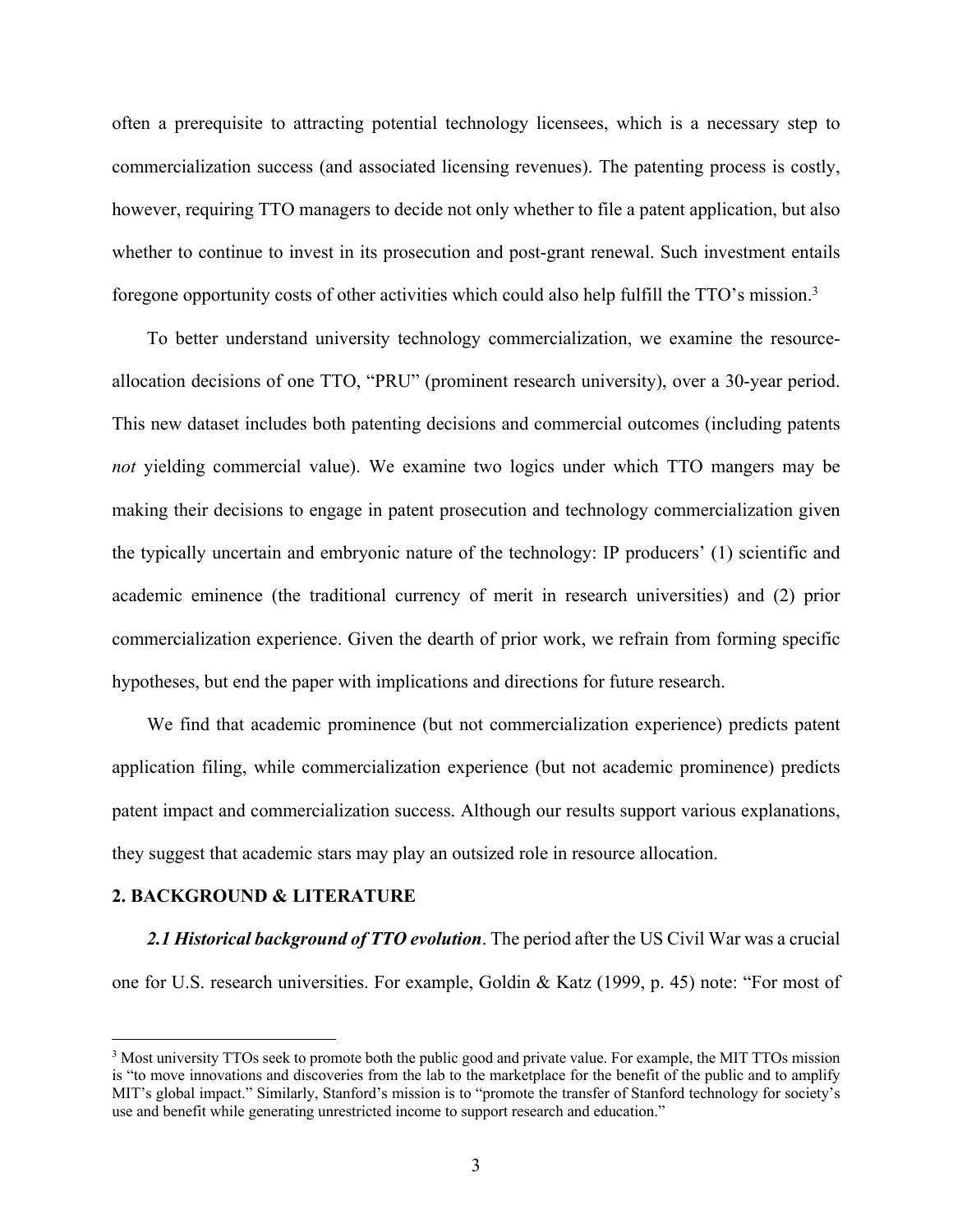the 19th century, American institutions of higher education were centers of learning, not research. That began to change in the latter part of the 19<sup>th</sup> century with the founding of Johns Hopkins University (1876), the first dedicated research center in the US." One policy trigger was the 1862 and 1890 Morrill Acts, in which the US government transferred land to states to endow colleges and universities specializing in practical sciences such as agriculture and mechanical arts. Some 432 colleges and universities were established in the US between 1860-1899, whereas only 289 such institutions had been formed in the US in the preceding 222 years (Goldin & Katz, 1999).

While the US federal government was important in establishing these "land grant" universities, the government provided almost no university research funding prior to World War II, a pattern which was reversed after 1945 (Atkinsion & Blanpied,  $2008$ ).<sup>4</sup> This change, along with the 1980 Patent and Trademark Amendments (Public Law 96-517, known as the Bayh-Dole Act) accelerated university efforts in establishing technology transfer and licensing offices by granting intellectual property rights to federally-funded research to the universities conducting the research (Henderson, Jaffe & Trajtenberg, 1998). Both qualitative (Murray, 2010) and quantitative (Owen-Smith, 2003) accounts find a period of ferment following the Act in which norms associated with traditional research and academia began intersecting and sometimes clashing with commercial interests. <sup>5</sup> For example, universities often exhibit close ties with industry (Mowery, et

<sup>4</sup> In that year, Vannevar Bush, a prominent science advisor who had chaired the US National Defense Research Committee and then became the chair of the US Office of Scientific Research and Development (OSRD), submitted a report to President Truman entitled, "Science—The Endless Frontier." Bush argued that funding (basic) research and science leads to general knowledge, which then provides a means of approaching a number of practical problems, and so funding science is a proper concern of government. Research efforts, which had been so important during wartime, helped develop important innovations such as radar, penicillin, and plastics. Bush argued that such efforts should also be funded during peacetime, and pushed for the formation of the National Science Foundation (which was established in 1950). See Gross & Sampat (2020) for more detail about the OSRD and its long-run effects.

<sup>5</sup> For example, Harvard's "oncomouse" (a genetically engineered mouse for cancer studies) patent was exclusively licensed to DuPont in 1984, which imposed commercial norms (such as corporate review prior to scientific publication) that led to conflict with academic researchers (Murray, 2010). During this period, academic norms were challenged but slowly became more accepting of commercial science (Merton, 1968; Stuart & Ding, 2006).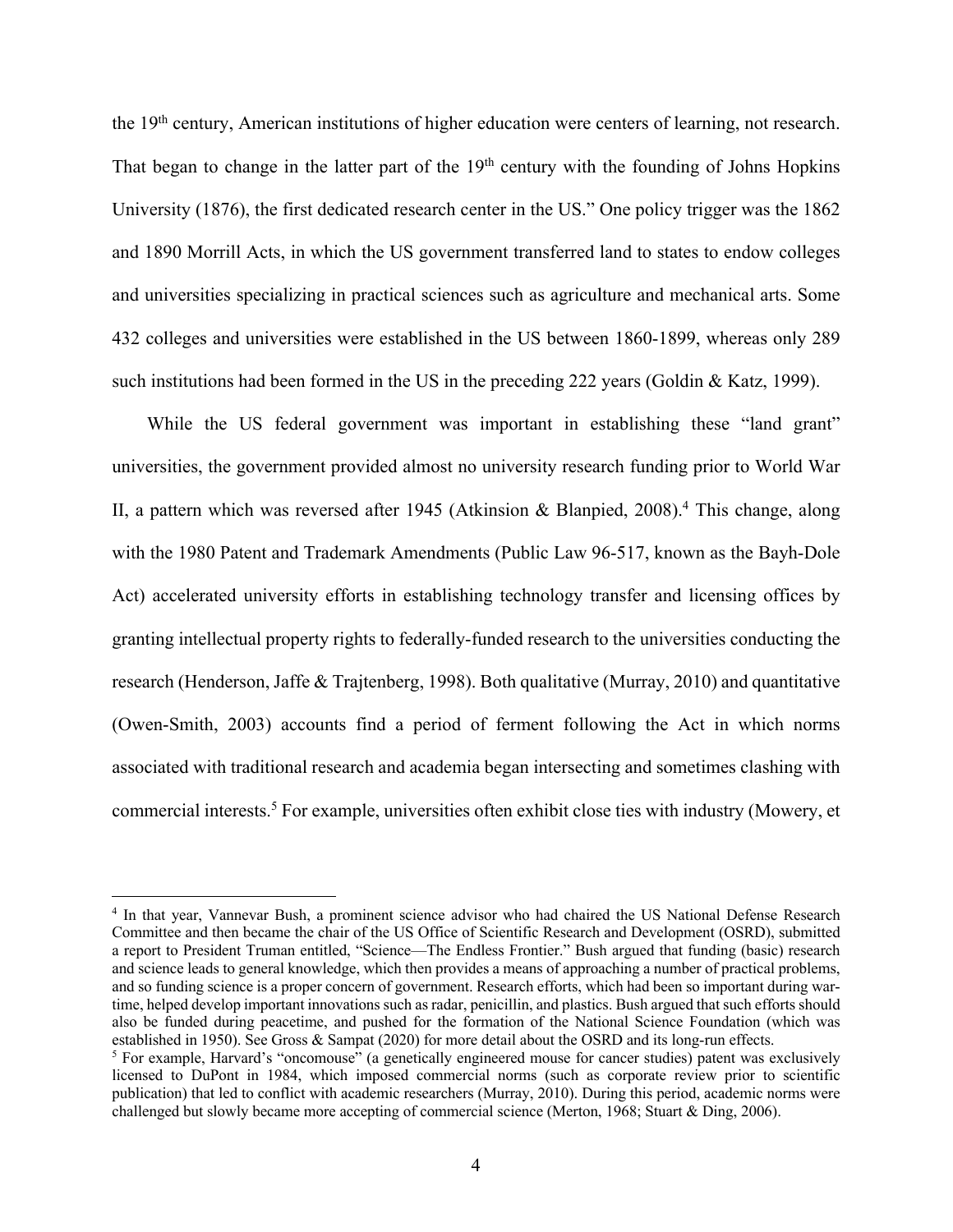al., 2004) and often serve local economic interests (Rosenberg & Nelson, 1994), leading to a "triple-helix" among universities, governments, and industry (Etzkowitz & Zhou, 2017).

*2.2 Institutional context of modern university technology transfer operations*. In the modern era, TTO managers are charged with supporting a mission of both societal benefit (i.e., knowledge transfer and use) and commercial return (i.e., licensing revenue) associated with university-owned IP. Scholars have investigated contracting policies such as royalty revenue splits and ownership between the various stakeholders (Jensen & Thursby, 2001; Lach & Schankerman, 2008; Hvide & Jones, 2018), but apart from two exploratory studies, the literature on university TTOs has paid little attention to other aspects of internal organizational decision making (Bercovitz, et al., 2001; Siegel, Waldman & Link, 2003). Bercovitz et al. (2001) discuss variation in the way TTOs are organized (e.g., decentralized, centralized, cross-functional) as an explanatory variable for patenting and licensing behavior across three university TTOs. Such differences in organizational structure shape information processing and coordination capacity and incentive alignment. Siegel, Waldman & Link (2003) broaden this investigation to also include survey-based information not just about internal operations, but also how university actors might interact with external potential licensees to further educate them on academic culture and develop mutual understanding.

Given the limited prior literature on internal TTO organization resource allocation decisionmaking, we suggest that inventors' commercial experience and academic standing may be important predictors of TTO managers' resource allocation calculus. Scientists' commercial experience may signal the presence of skills or knowledge helpful in technology commercialization. In particular, prior licensing experience may indicate knowledge of not only the subject matter which is likely to be demanded by the marketplace, but also possible familiarity with potential licensees and understanding of industry demand conditions.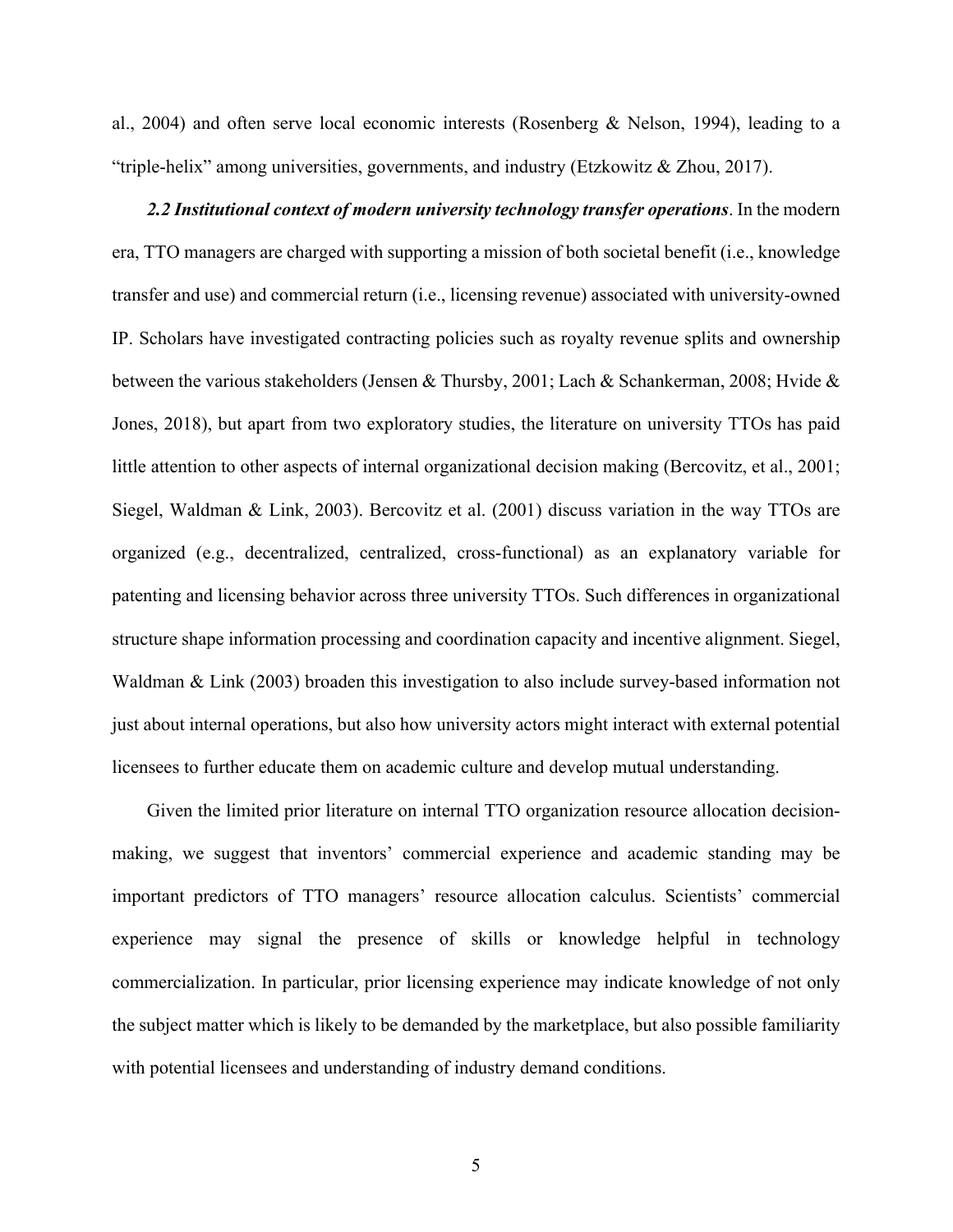TTO managers may also consider scientific eminence, which in a traditional academic environment provides a status ordering (Merton, 1957; Stephan, 1996). For this reason, tenure and promotion decisions at research universities are often tied to such scientific accomplishments (see Siouw, 1998 for both a history and economic explanation for academic promotion and tenure). From the perspective of TTO managers, the effect of accomplished academics approaching the licensing office may come in two forms: first, their (perceived or actual) scientific merit may be higher than average and so may form the basis of differentiated technical advance which may translate into enhanced patentability and/or the potential for broader and more valuable IP. A second effect, however, may be that the TTO officer may have a harder time imposing discipline or withholding resources to the high academic status individual. Therefore, while we expect academic status to correlate with resource allocation, the net commercial effect is ambiguous.

## **3. DATA**

*3.1 Institutional context of PRU's patent data.* One of our key data sources is from internal invention disclosure and patenting data from a prominent research university's (PRU's) TTO. In this section, we give institutional context of the organization, taking care not to be too specific on certain dimensions in order to avoid compromising the organization's identity (at the request of its senior officers). In addition to gaining access to this TTO's archival data, we conducted post-hoc interviews with all of the senior officers of the organization (including the chief executive), several of whom have worked for PRU's TTO for over 20 years. 6

PRU's TTO is among the most-established in the US and enjoys a resource-munificent environment. One consequence of not being as resource constrained is that PRU's TTO gives their IP managers wide latitude to devote resources as they see fit. Another consequence is that the TTO

<sup>&</sup>lt;sup>6</sup> We thank an anonymous reviewer for encouraging us to do this. We incorporate insights from those interviews in our discussion of the possible mechanisms for our main results in Section 4.3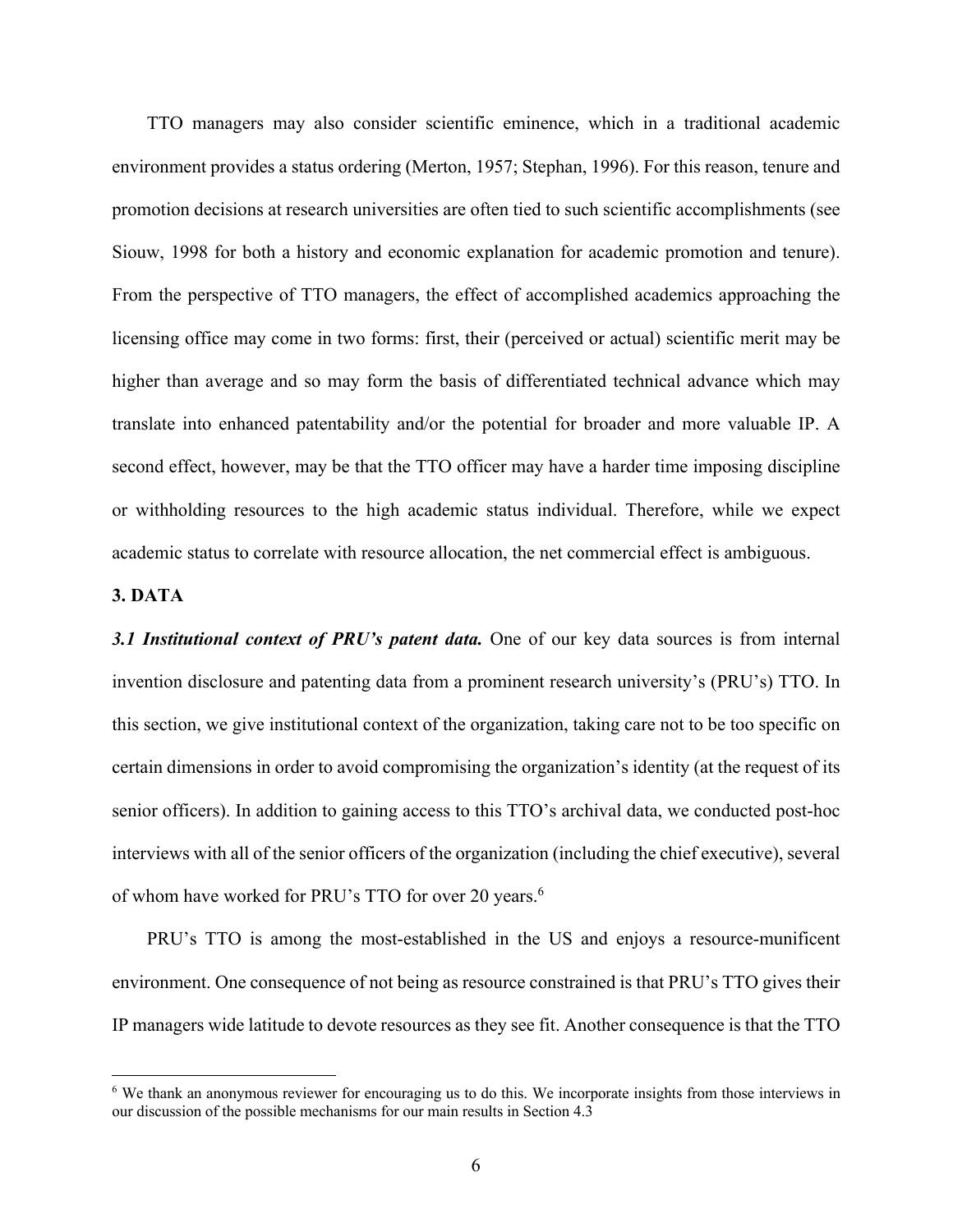officers feel that they have the ability to "take fliers" on technologies which they believe to have substantial upside, whether because of a large addressable market, or because of the potential for being a technological game changer. Nevertheless, each patent application represents a significant commitment of resources since the TTO (not the academic) pays for application preparation, examination, and patent renewal. This TTO in the recent past moved forward with patenting for about half of their invention disclosures (down from about 70% a decade ago) through a consultative process with approximately two dozen internal and external experts to assess potential patentability and commercial interest. More generally, our informants told us that each resource decision from patent filing to renewal is "considered" rather than "rubber stamped."<sup>7</sup>

*3.2 Data sources.* With that brief overview, we now discuss our data more generally, which stem from several sources: (1) internal invention disclosure, patenting, and licensing data from PRU's TTO, as just discussed; (2) the publicly available Microsoft Academic Graph (MAG) covering academic publications; and (3) publicly available bibliographic patent data provided by the United States Patent and Trademark Office (USPTO). We also conducted an extensive inventor disambiguation and matching exercise to link inventors across the datasets.

The PRU data identify invention disclosures submitted to and patent applications filed by the TTO at the PRU over a 30-year period (starting in 1985), as well as the names of the inventors. Analysis of patent data is typically limited to granted patents, since data on pending and abandoned patent applications is either quite limited or not publicly available. Because the PRU administrative records include data on invention disclosures as well as pending and abandoned patent applications, they provide a unique perspective on PRU patenting activity. Importantly, the PRU

 $<sup>7</sup>$  Much like other TTOs, this one devotes effort to educating academics across its university about the patenting and</sup> commercialization process. The TTO pays the fees associated with the due diligence and patenting processes (and if necessary, litigation and patent enforcement). Licensees pay upfront fees, together with milestone and royalty fees, and revenues are split between the TTO, the inventor's school/department, and the inventor herself.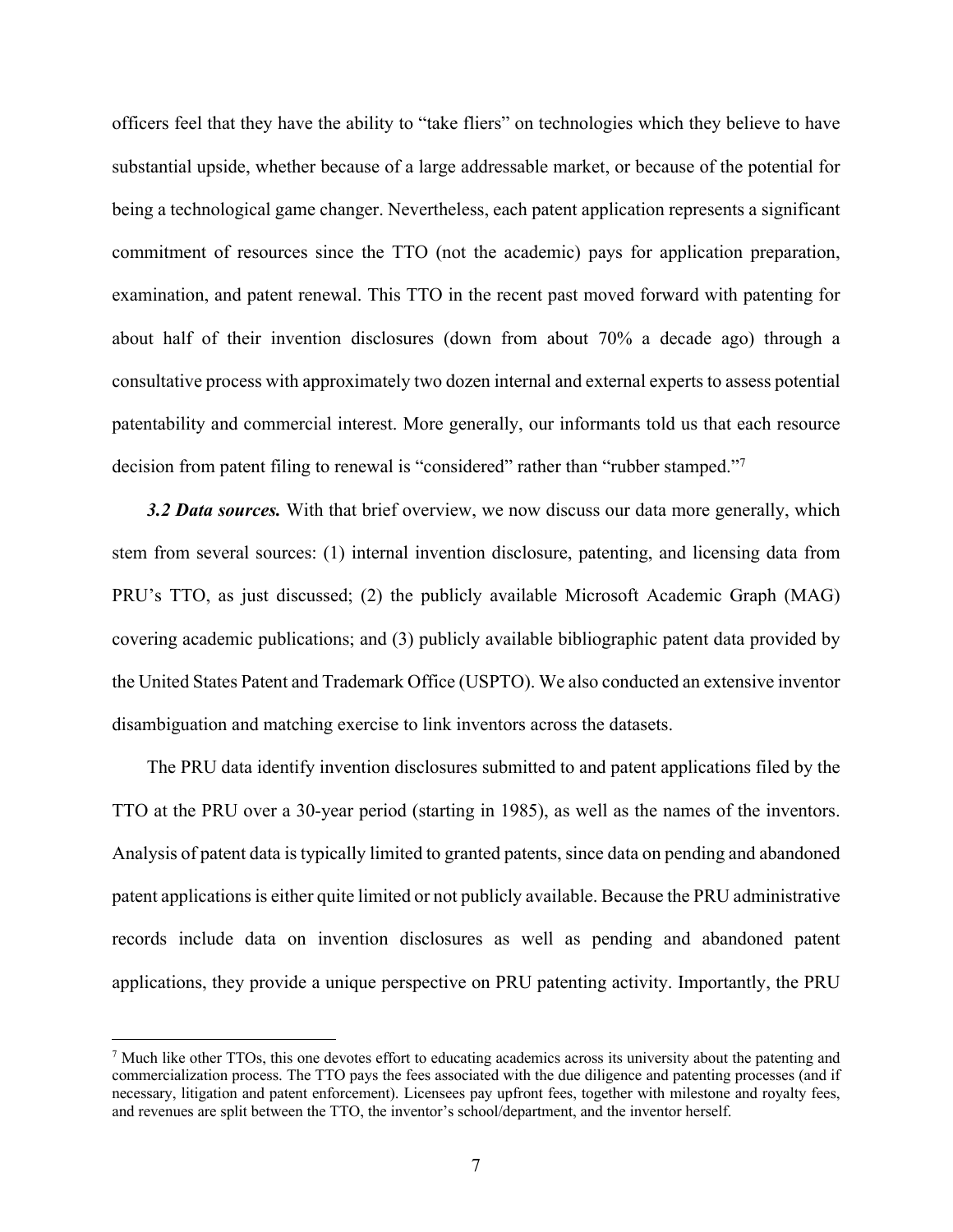data also include technology and transaction-level licensing information such as whether a patent application was licensed and its lifetime licensing revenue. The commercialization information is particularly noteworthy as it is rare to observe prices in the market for technology, and especially in a way which is not severely selected (e.g., patents which are the subject of litigation).

We rely on the Microsoft Academic Graph (MAG) dataset as redistributed by Marx & Fuegi (2020) for information on inventors' publication records. The MAG dataset identifies bibliographic information such as dates, journals, and authors for more than 160 million academic publications published since 1800. MAG provides significantly higher coverage than the betterknown Google Scholar and Web of Science databases (Hug & Brändle, 2017).

We employ the USPTO PatentsView dataset to identify bibliographic information such as patent application filing date, patent grant date, patent citations, and inventors.

*3.3 Sample selection.* Our sample period extends to disclosures submitted from 1985 to 2015 due to data availability. We start by identifying a total of 8,846 patent disclosures submitted during this period. We uniquely identify all 6,183 inventors who are listed on any of these patent applications and who are affiliated with PRU in the MAG data. We then parse the PRU records to restrict our analysis to the first patent application in each patent family or patent license. The decision to pursue follow-on applications is often a consequence of commercialization prospects, and is not necessarily indicative of distinct and independent invention. Accordingly, limiting our analysis to the initial patent application for each patent family<sup>8</sup> and each license is a conservative approach that helps to avoid double counting decisions and outcomes.

<sup>&</sup>lt;sup>8</sup> A patent application frequently includes many inventive concepts, but the USPTO limits the applicant to pursuing claims directed to a single basic idea in a patent application to avoid imposing an undue burden on the patent examiner. An applicant who wishes to pursue claims directed to multiple inventive concepts can file one or more "continuing" patent applications, effectively splitting the original application and potentially yielding multiple distinct patents that are collectively referred to as a "patent family." Patents in the same family share inventors, descriptive material, and an effective filing date, and therefore should not be treated as independent observations in empirical analysis. Instead,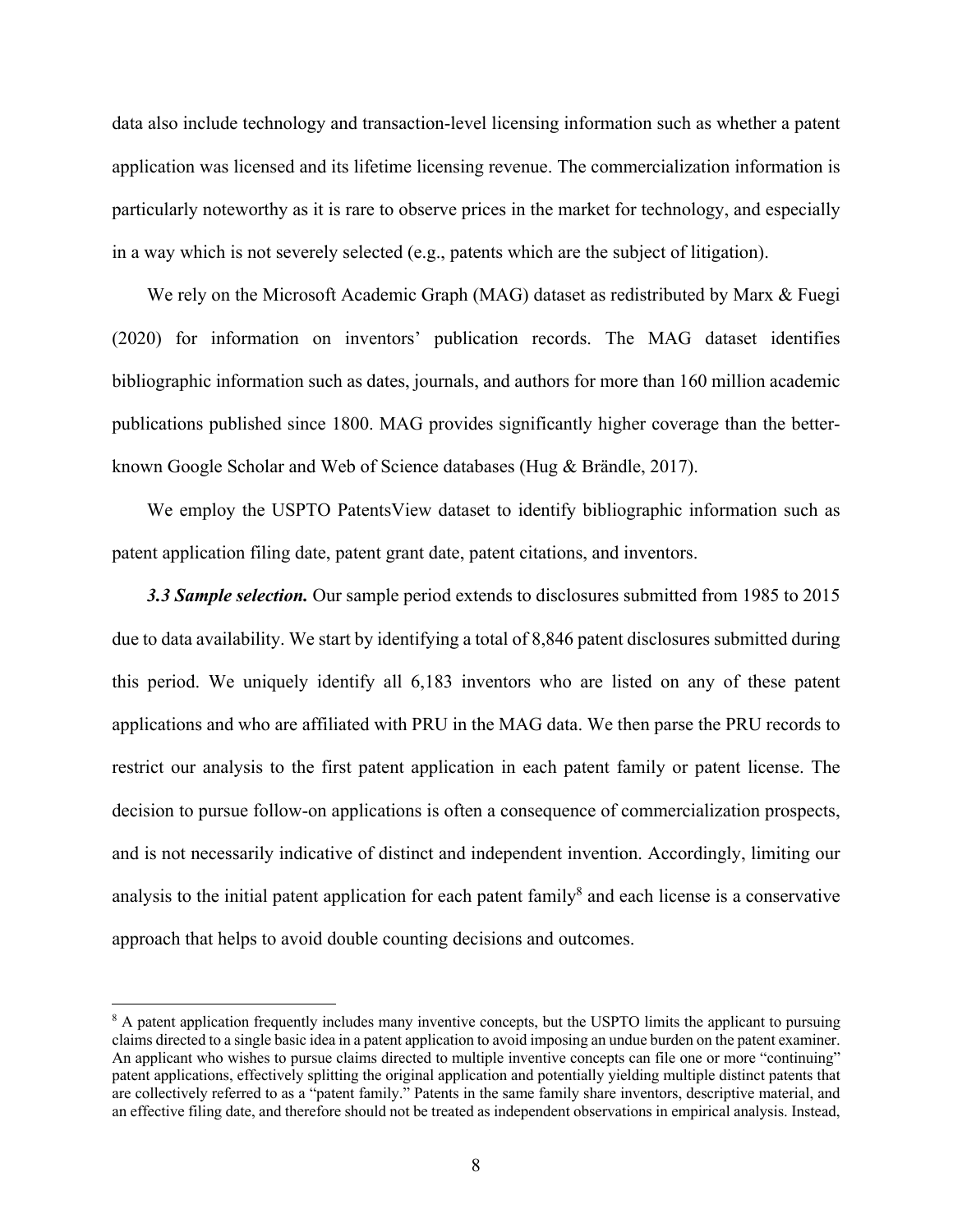*3.4 Variable definitions and summary statistics.* Table 1 provides summary statistics for the invention disclosure data sample. Pairwise correlations between variables suggest that multicollinearity is not a problem for any of the regression models. We believe there are two constructs which may guide TTO managers' resource allocation decisions: (1) academic status, and (2) commercial experience. To the first construct, the variable *Publications* is a standardized count of the inventor's academic publications. We first weight each publication by its journal impact factor (JIF), following Azoulay, Graff Zivin & Wang (2010). To account for career length, we then run an OLS regression predicting each inventor's JIF-weighted publication count in a calendar year  $(P_{iv})$  as a function of years since the inventor's first academic publication  $(C_{iv})$ , controlling for calendar year (Y). An inventor's year-specific *Publications* count is then determined by ranking from zero to one all inventors in a calendar year by the regression residual the difference between an inventor's actual and predicted JIF-weighted publication count.<sup>9</sup>

$$
P_{iy} = C_{iy} + C_{iy}^2 + Y,
$$
 *Publications*<sub>iy</sub> =  $rank_y(P_{iy} - P_{iy})$ 

We designate the inventor having the highest raw JIF-weighted publication count as the lead inventor for a given patent disclosure. To measure inventors' commercial experience, *Prior License?* identifies whether the inventor was listed on a patent licensed in the past – 16% of disclosures were submitted by inventors with previous licensing. We also count the inventor's prior patent applications and patents. We label an inventor in the top decile as a "star" academic, although our results are robust to other thresholds.

the earliest patent in a family indicates the genesis of the intellectual property, while later patents indicate an effort to provide more effective and comprehensive exclusive rights.

 $\frac{1}{9}$  Many prior measures of academic prominence rely on context-specific, detailed data (e.g., Zucker and Darby, 1996; Azoulay et al., 2010) . Our measure, although admittedly more coarse, is both calculable and interpretable for scientists drawn from a range of fields across a 30 year time period. However, due to limitations in the data, our measure does not correct for any field-level differences in JIF-weighted publication counts.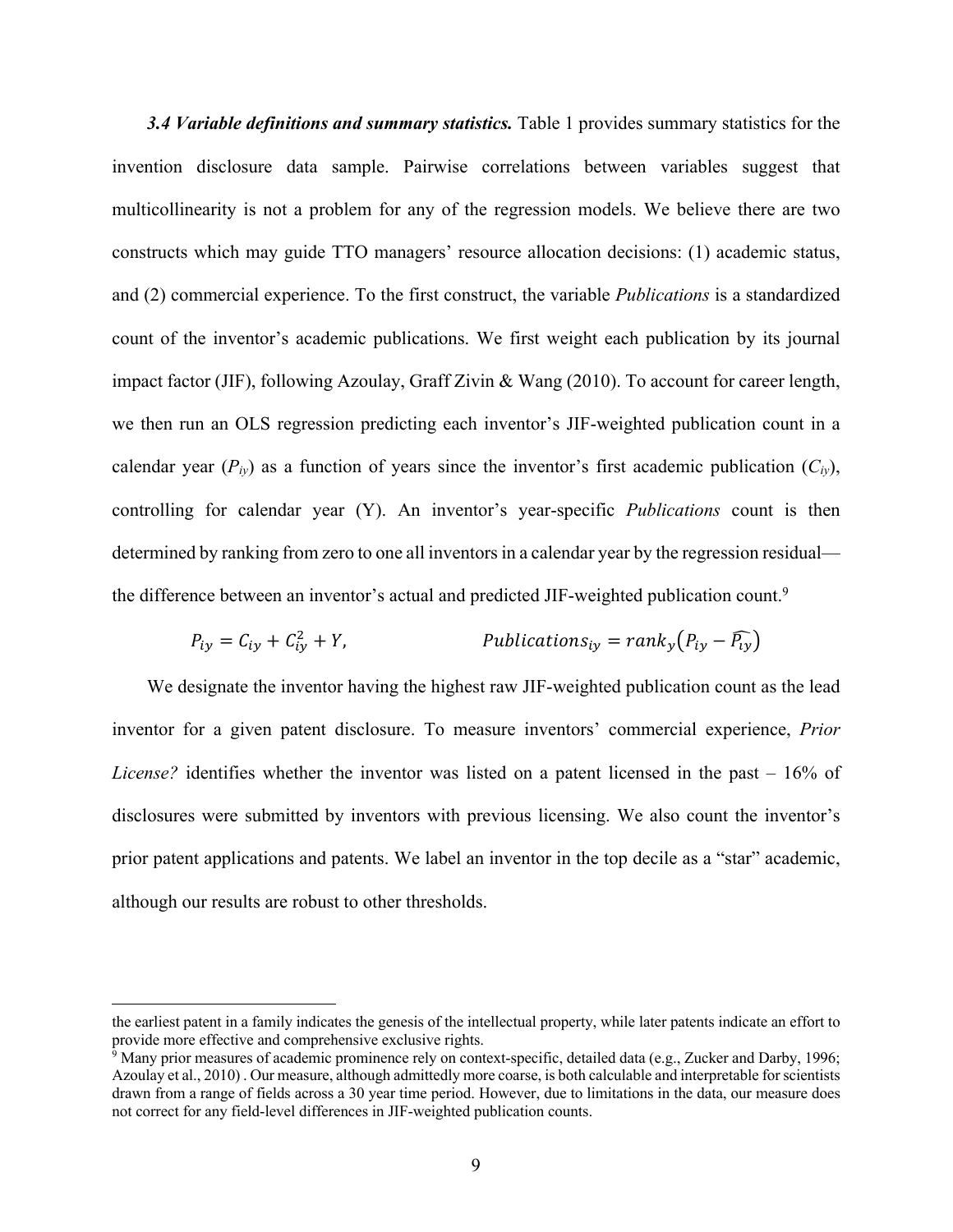*Is filed*, *Is issued*, and *Is licensed* indicate whether the invention disclosure led to a patent application, issued patent, or license agreement. We find that about 30% of invention disclosures led to at least one patent, 14% led to at least one issued patent, and 2% led to at least one license. Finally, we determine whether all of the renewal fees were paid for each eligible issued patent (*Renewed*), and count the forward patent citations received by each issued patent (*Citations*).

## **4. EMPIRICAL RESULTS**

*4.1 TTO resources devoted to academic stars***.** Table 2 presents the results of regression models of patent application filing and issuance at the invention disclosure and patent application levels to evaluate the academic prominence and commercial experience variables. All models include year fixed effects. Columns 1-4 suggest that the PRU TTO is more likely to file patent applications as an inventor's academic prominence increases – an invention disclosure by an academic star is 7.4 percentage points ( $p<0.001$ ) more likely to be filed in column 1. In column 2, a 10 percentage point increase in *Publications* is associated with a 0.93 percentage point (p<0.001) increase in the probability of filing. However, across all models, prior commercialization experience is not positively linked with patent application filing.

#### ---- Insert Tables 1-3 here ----

Columns 5-8 suggest that patent applications by prominent academics are less likely to be granted. In column 4, a patent application filed by a star academic is 5.5 percentage points ( $p<0.05$ ) less likely to issue than a patent application filed by a non-star. We find no evidence that prior commercialization experience is linked with patent application issuance.

Collectively these results suggest a puzzle. If academic prominence negatively predicts patent application issuance, then why does it strongly predict patent application filing? Further, why should past licensing experience not be linked to future patent application filings? To investigate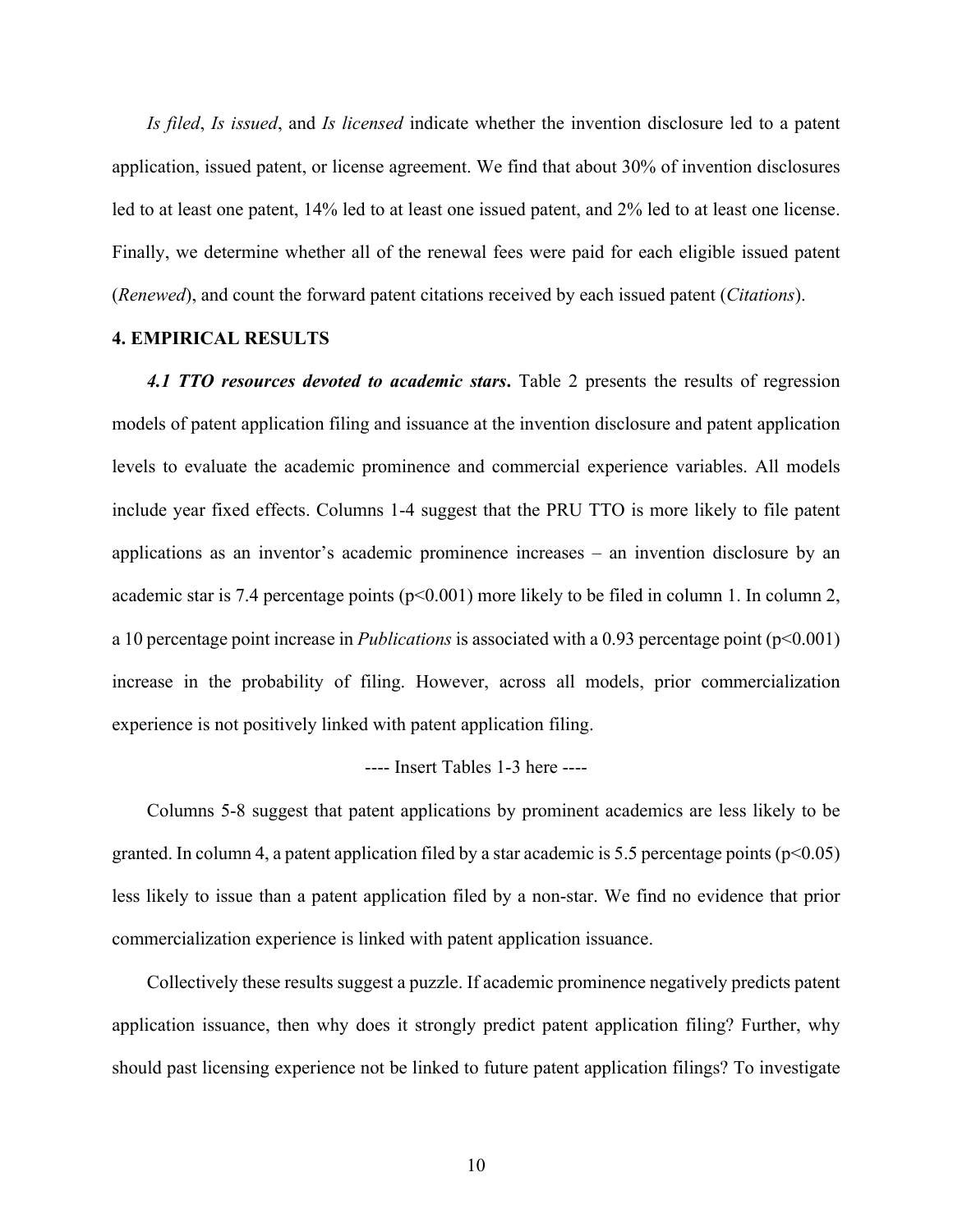these issues, we now examine indications of the significance and commercial performance of the issued patents that result from the process.

*4.2 Commercial outcomes associated with academic star patents***.** One explanation for the above results is that academic prominence may positively predict the performance of granted patents while commercialization experience may not. That is, whether an idea is patentable may be unclear at the outset, but patents on ideas submitted by prominent academics may prove to be more impactful if granted, on average, than patents by less prominent academics. To test this possibility, Table 3 presents the results of regression models of various indicators of patent impact. All models include year fixed effects.

In columns 1 and 3, we find that patents by academic stars are no more likely to be licensed and generate no more revenue, on average, than patents by other academics. Similarly, in column 2, academic prominence predicts neither the presence of a licensing agreement for a granted patent nor the lifetime revenue accrued by that patent. Patents by academic stars fare even worse when considering outcomesthe literature has related to economic value. In column 5, we find that patents by stars are 10.6 percentage points  $(p<0.10)$  less likely to be renewed than patents by other academics. In column 6, a 10 percentage point increase in *Publications* is associated with a 2.3 percentage point decrease  $(p<0.01)$  in the probability that a patent is renewed to its full term.<sup>10</sup> Patents by academic stars also receive 17.8 percent ( $p$ <0.05) fewer citations than patents by other academics, with a 10 percentage point increase in *Publications* corresponding to a 2.3 percent (p<0.05) decrease in citations received.

Although academic prominence is associated with more negative outcomes overall, the reverse is true for commercialization experience. In columns 1 and 3, a patent by an inventor who

<sup>&</sup>lt;sup>10</sup> In unreported results, we find a similar outcome if we confine our attention just to the second renewal fee, which is a particularly consequential one.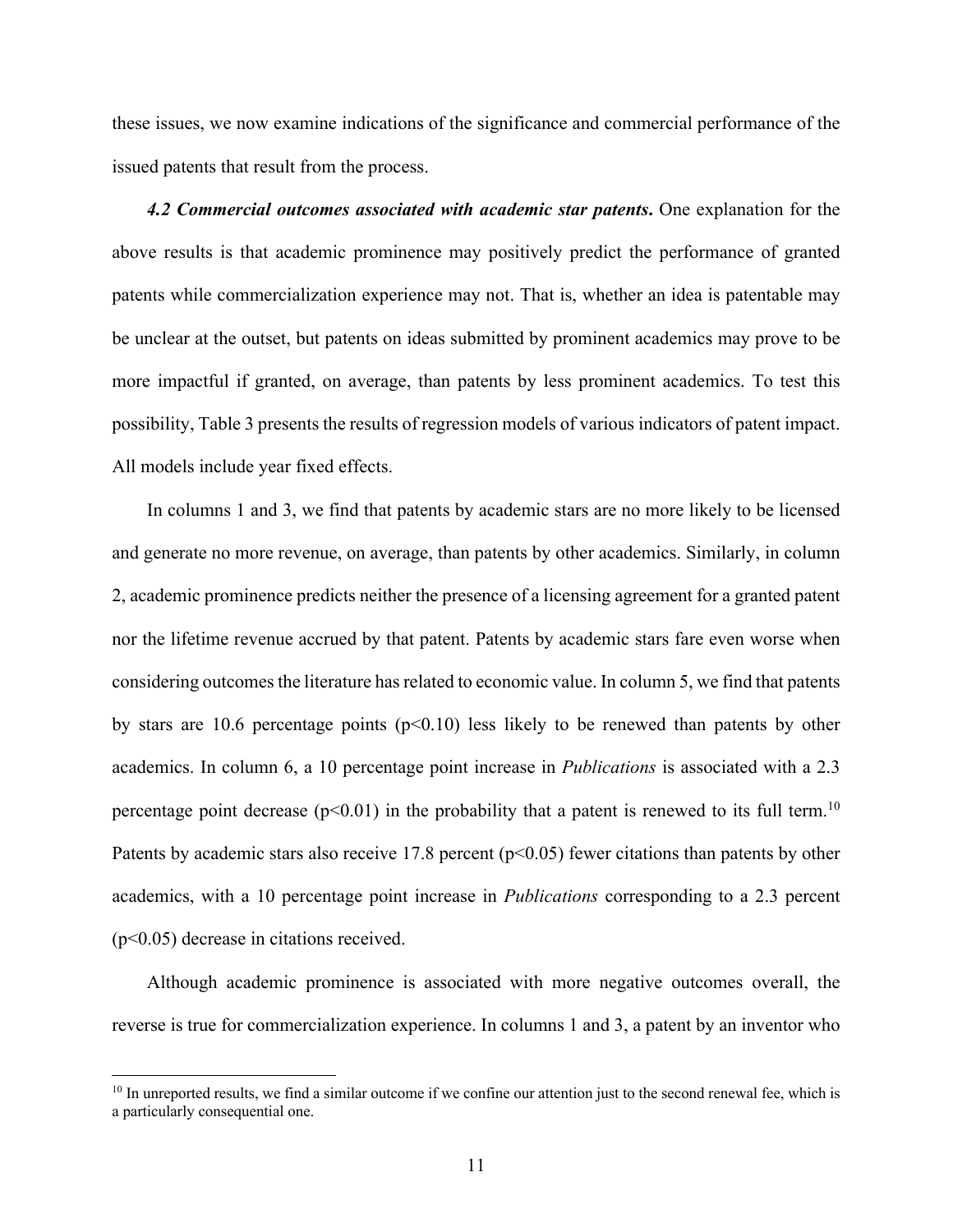has previously licensed a different patent is 15.2 percentage points ( $p<0.001$ ) more likely to be licensed and generates 158 percent ( $p<0.001$ ) more revenue on average than a patent by an inventor without such experience. In columns 5 and 7, we find that patents by lead inventors who have licensed other patents in the past are also 21 percentage points ( $p<0.001$ ) more likely to be renewed to full term and receive 25.2 percent  $(p<0.001)$  more citations than patents by other inventors.

Collectively these results suggest that academic prominence is not only a negative predictor of application issuance, but also a poor predictor of the commercial success of an issued patent and a negative predictor of the patent's private value and impact. Conversely, while prior licensing experience does not predict patent application filing, it strongly predicts the probability a granted patent will be licensed and renewed, as well as its expected licensing revenue and citations.<sup>11</sup>

*4.3 Possible mechanisms.* We discuss two possible mechanisms in this section for the main empirical relationship documented above, that academic stars seem to receive more resources, yet are less successful commercially. First, it could be the case that inventions from academic stars are substantively different. For instance, they may have a longer gestation period before being ripe for commercialization, perhaps by virtue of relating to different types of technology than patents by other inventors. Alternatively, they may have a higher variance of commercial outcomes (which may be perhaps more important in the TTO context since a small number of inventions are typically disproportionately responsible for the lion's share of overall commercial returns). As still another possibility, academic stars may be more inclined to submit invention disclosures to the TTO, even when they are of relatively low quality. Second, it could be the case that academic stars are important symbolically or politically for the TTO, even if their inventions are not more commercially valuable as compared to inventions by non-stars. We discuss each explanation in

<sup>&</sup>lt;sup>11</sup> We find no systematic interactions between academic prominence and prior commercialization experience.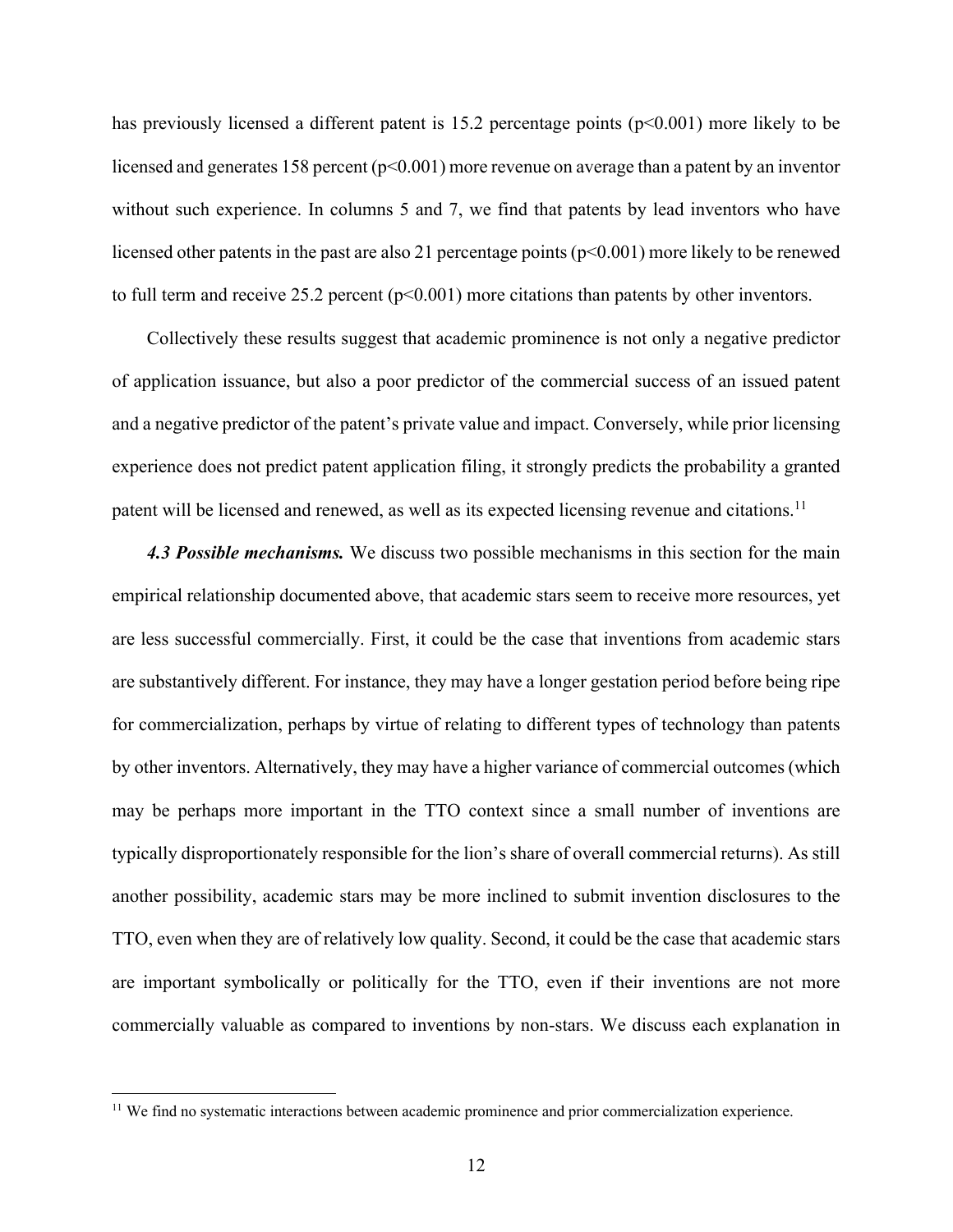turn using both quantitative information (based on archival data) and qualitative insights we garnered via our interviews with the senior executive officer team at PRU's TTO.

Regarding the finding that commercialization experience is associated with an increased likelihood of future licenses, we note that inventors with commercialization experience may be better at identifying interested licensees. Subsequent inventions and licenses may also build cumulatively upon earlier licenses. Finally, successful commercializers may experience a "publicity effect" that could draw the interest of potential licensees for future patents (e.g., Lanjouw & Schankerman, 2001; Sampat & Ziedonis, 2004). Regardless, we find it surprising that a proven track record of commercialization does not increase the rate of patent application filing.

Differences in licensing outcomes may also reflect differences not only in means, but also variance. Azoulay, Graff Zivin, and Manso (2011) argue that scientists working at the frontier pursue more risky research leading to both more breakthroughs and more failures, while Ziedonis (2007) found that licensees of university technology were more likely to license technologies exhibiting greater uncertainty under an option contract. To compare the variance of commercialization outcomes as it relates to academic prominence, Figure 1 plots the density of lifetime revenue for PRU patents for both star scientists and other academics. Across the distribution, patents by non-star scientists are associated with somewhat less revenue, although as noted with respect to Table 3 the difference is not statistically significant.

## ---- Insert Figures 1 and 2 here ----

To compare variance in commercialization timing, Figure 2 plots the density of time in years from patent application filing to license execution date for both star scientists and other academics. Licenses to patents by star scientists are executed longer after patent application filing, on average, compared to licenses to patents by other scientists. However, this difference may be due not to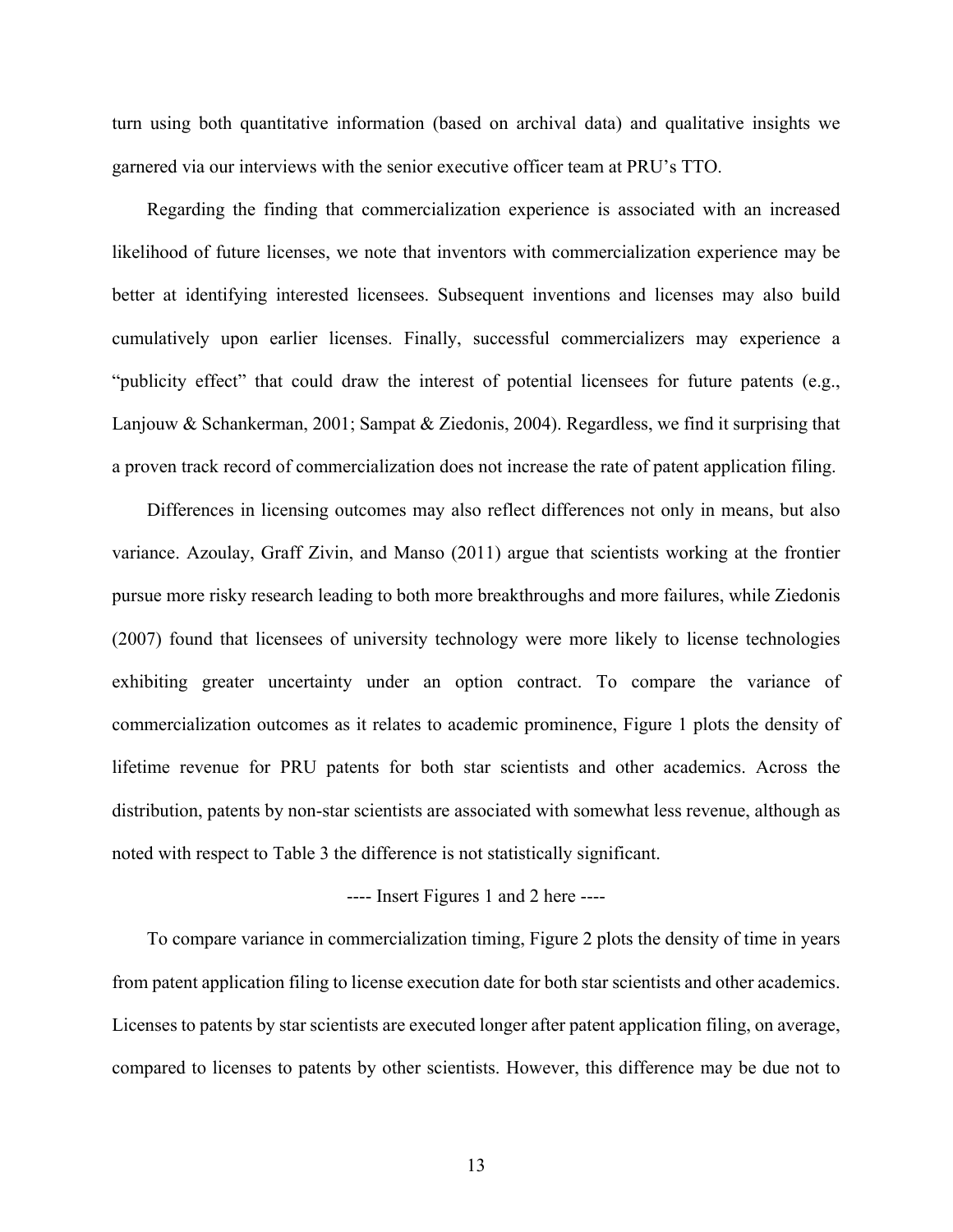intrinsic characteristics of the underlying technology but rather to a selection effect. For example, a less prominent scientist may exert more effort to identifying a commercialization opportunity before approaching the TTO, and/or PRU TTO officers may be more inclined to demand evidence of commercial potential for patent disclosures submitted by less prominent academics.

We are unable to conclusively evaluate whether prominent academics conduct research in markedly different areas of technology than less prominent academics.<sup>12</sup> However, in unreported results (available upon request), we find that the effects we observe are robust to including fixed effects for internal PRU classification categories or for USPC patent main classes.

In a university setting, scientists tend to initiate interactions with TTOs, and an academic's prestige may influence both the costs and benefits of disclosure (Owen-Smith & Powell, 2001). However, we are unable to empirically evaluate whether academic stars are more inclined than other academics to approach the TTO. To bolster our empirical analysis, we briefed the executive team with our findings and asked them for the most likely explanations. As background, they noted that star principal investigators typically have the most resources because publishing success typically breeds more success in securing research grants for R&D. In turn, these resources attract and can fund more experiments and more post-doctoral fellows to conduct research, in keeping with the findings of Owen-Smith & Powell (2001). This results in more developed technology, which perhaps could be of more interest to industry licensees. Academic stars may also have a track record with industry or have links with industry. Having said this, our informants suggested that typical inventors at PRU are unfamiliar with the market and are simply optimizing their efforts to succeed in the federal government grant-making process for research and development.

 $12$  Due to data limitations, we lack a comprehensive measure of technology – information on patent class is available only for published patent applications and granted patents, while internal PRU records omit technological classification for many records. Also, technological classifications are necessarily coarse and therefore fail to capture the full range of technological heterogeneity.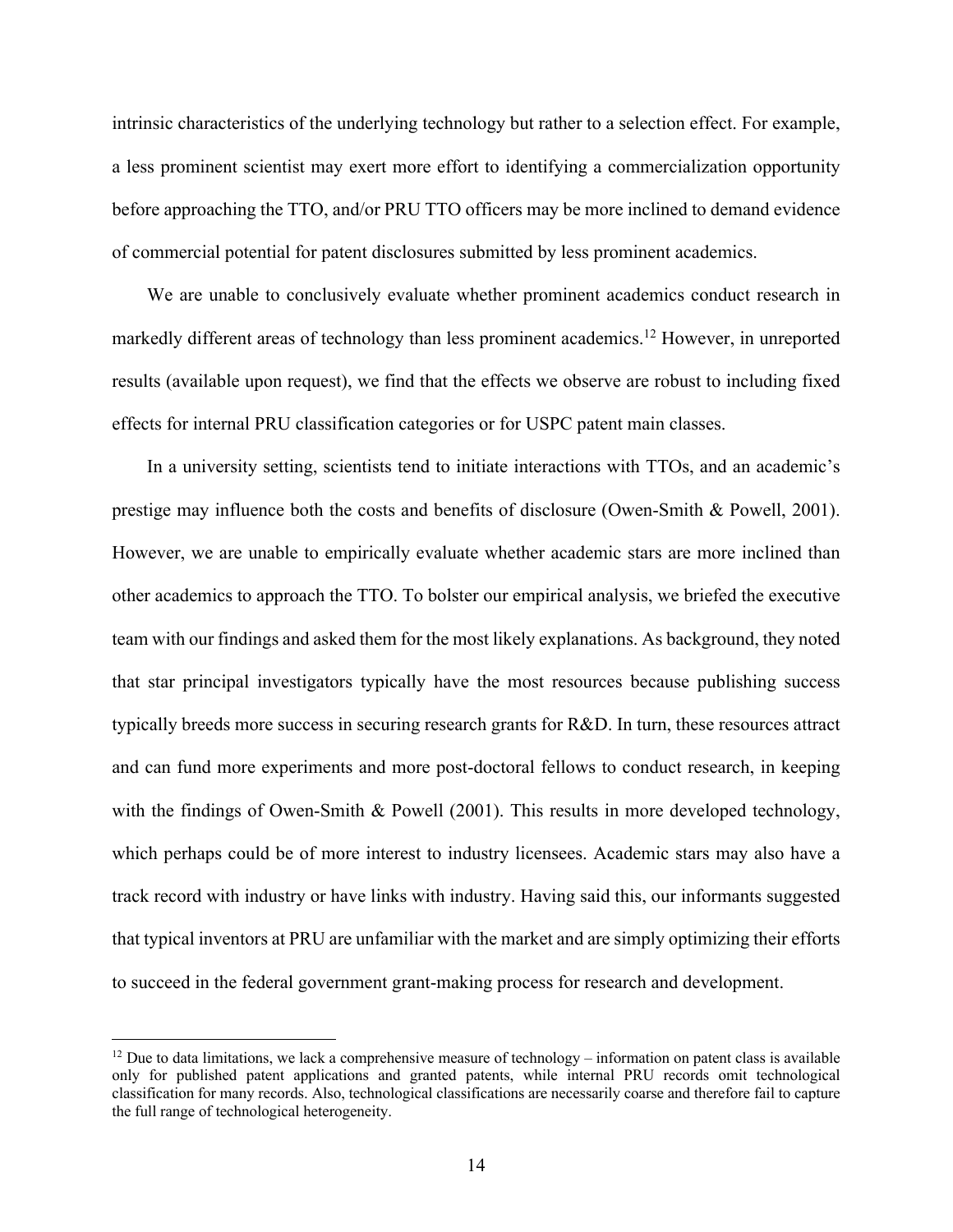One explanation for the main empirical finding is that non-stars are treated differently than stars at the front-end of the commercialization process in areas such as due diligence. Our informants told us that most of the technology generated at PRU is quite embryonic (a characterization consistent with the academic literature's portrayal of many university technologies), thus limiting their ability to conduct due diligence in the first place, however. <sup>13</sup> For this reason, in contrast to prior studies which found that TTOs often seek out a license before investing in a patent (e.g., Mowery et al., 2004), our PRU informants disavowed any such requirements. Moreover, one of our PRU informants noted that: "[The licensing officers] treat all inventors the same, regardless of prior licensing experience." On the other hand, however, there is a possibility of unconscious behavior with regard to academic star treatment, especially given the institutional context of capturing political or symbolic capital associated with academic star affiliation (who hold the currency traditionally valued in an academic environment). This explanation is particularly salient given the fact that one informant told us that she spends considerable time educating academics at PRU about the TTO efforts and the patenting and commercialization process more generally. One could imagine that this educational process could very well be eased by referencing academic stars who have engaged with the TTO and who are known by audience scientific staff.

## **5. DISCUSSION**

With the decline in corporate investments in basic science since 1980 documented by Arora, Belenzon & Patacconi (2018), university technology is likely playing an increasingly important

<sup>&</sup>lt;sup>13</sup> This, coupled with PRU's TTO unique policy of rendering a patenting decision in relatively short order following an invention disclosure, we are somewhat skeptical that most firm commitments from industry could take place in this narrow time window. Note that this may be a different process relative to the Stanford, Columbia, and University of California TTOs, as described by Mowery, et al. (2004) in that the patenting decision in these institutions have been characterized to depend, at least in part, on ex ante commitments made by licensees. Our PRU informants told us that common reasons to not go forward on a patent application include patentability concerns or if there is a general sense in which it may not be worth the investments.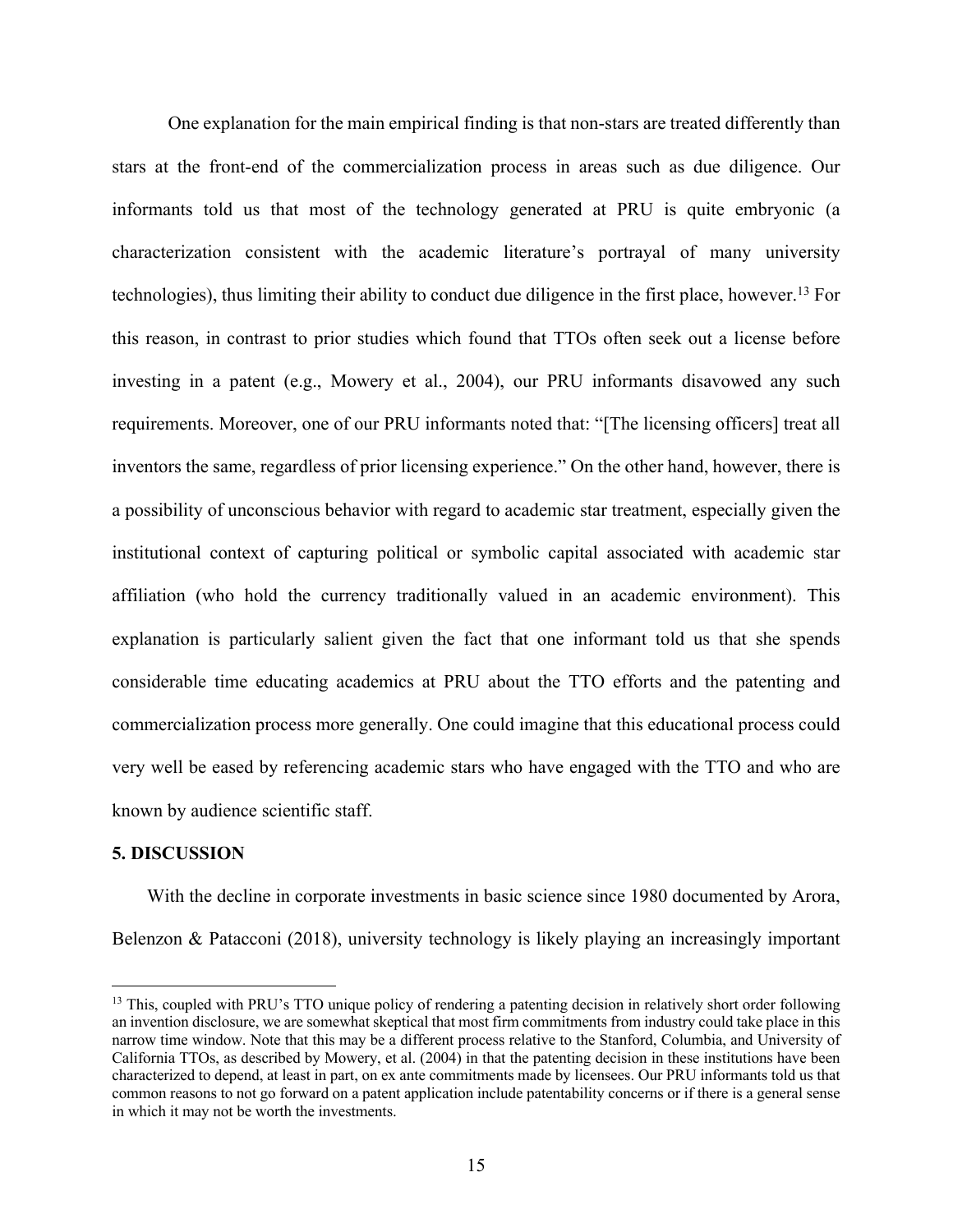role in the U.S. innovation ecosystem. We investigate the organizational process resulting in technologies available for licensing and commercialization by taking a deep dive into a single prominent research university's experience in technology transfer operations over a 30-year period. Given the historic importance of academic status in this context, perhaps it is not surprising that there is a significant association between academic prominence and patent application filings at PRU. These results are consistent with our discussions with several TTO officers, one of whom reported that "Stars have a lot of political clout. . . . We're just not going to turn them down, and we don't imagine anyone else would do so." However, when we examine correlates of commercialization success, academic prominence is *negatively* associated with patent grants and uncorrelated with lifetime revenues, even for those with previous licensing experience.

Our findings may in part reflect a distinction between science and technology. Although scientific and technology developments co-evolve, they nevertheless involve distinct but overlapping networks (Murray, 2002). Moreover, academic and commercialization success are often in tension, and individuals who succeed at one may be less likely to succeed at the other (Gittelman, 2007). However, the literature on academic technology transfer typically studies individual *academic* outcomes for those engaging in patenting. For example, Fabrizio and Minin (2008) find that academic publication and patenting are complementary, but that citations to publications decline for repeat patentees. Likewise, Zucker and Darby (1996) find that star scientists who enter the commercial realm experience an increase in academic productivity. In contrast, our results examine *commercial* outcomes by presenting evidence that for academic inventors, publication is associated with an increased rate of patent application filing but a decreased probability of commercialization success.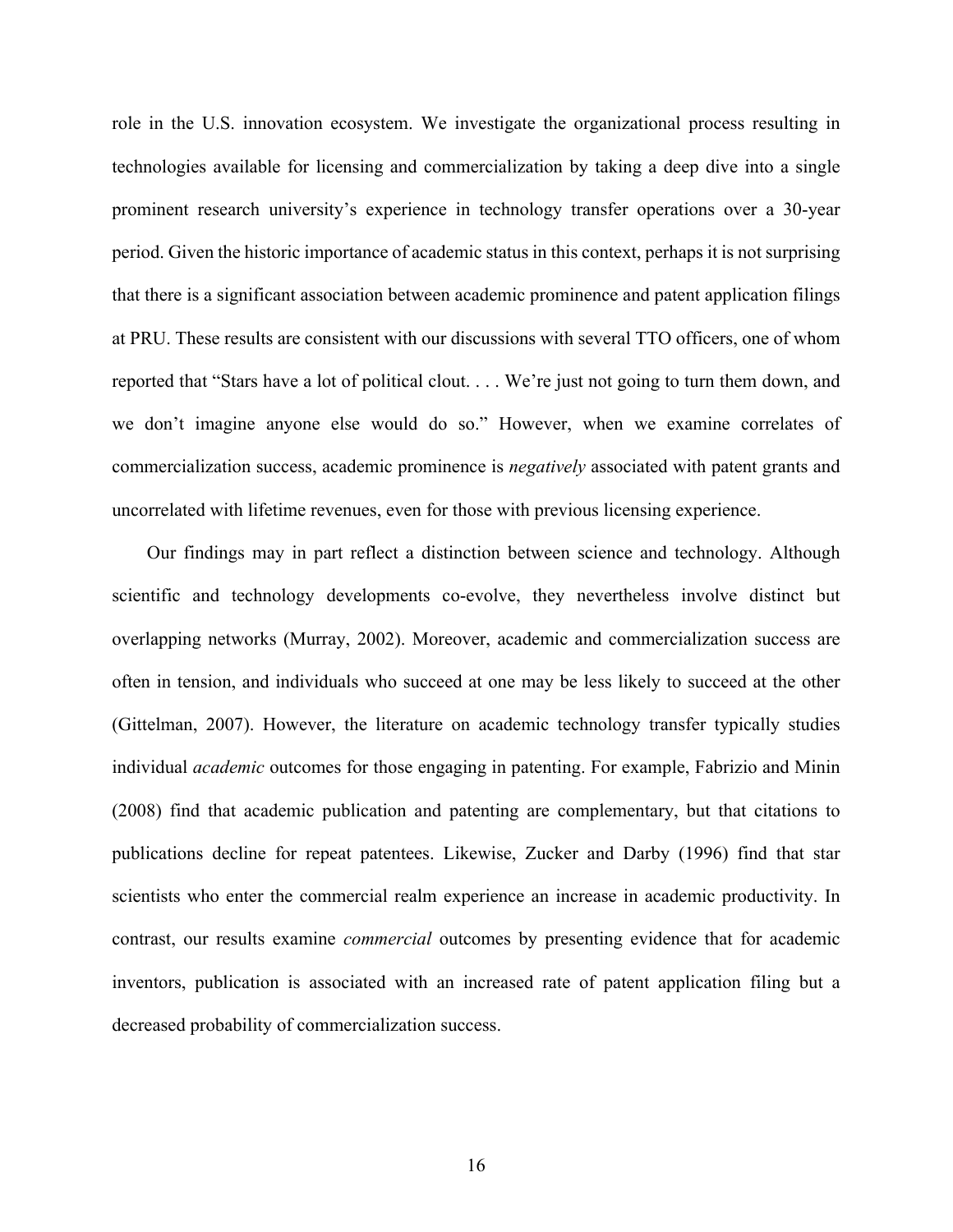Our study, while broadening the work in the internal management and resource decisionmaking of university technology transfer organizations, also contain several limitations and domains ripe for future study. Among the highest priority domains is a better understanding of how the potential licensees factor into the resource allocation process. A second area relates to the generalizability of our findings, particularly as they pertain to possibly divergent objectives of key stakeholders (Bercovitz & Feldman, 2006; Siegel et al., 2003),<sup>14</sup> an issue that has thus far not received much attention in the literature despite the increasing prevalence of dual-mission organization (e.g., social and/or environmental responsibility at the same time as commercial returns). For example, would we see the same findings in a hybrid, for-profit organization such as a B-Corporation (see, e.g., Battilana & Dorado, 2010)? Or the case of corporate venture capitalists (who invest in companies for both strategic and financial return reasons)? There is much work ahead for this field; we hope that this initial effort spurs others to better understand the organization and management of dual-mission organizations.

#### **References**

- Atkinson, RC, Blanpied, WA. (2008). "Research universities: core of the US science and technology system," *Technology in Society*, 30: 30-48.
- Arora, A., Belenzon, S., & Patacconi, A. (2018). "The decline of science in corporate R&D." *Strategic Management Journal*, *39*(1), 3-32.
- Azoulay, Graff Zivin, and Manso (2011). "Incentives and Creativity: Evidence from the Academic Life Sciences," *RAND Journal of Economics* 42(3): 527-554
- Azoulay, P., Graff Zivin, J.S. Wang, J. (2010). "Superstar extinction," *The Quarterly Journal of Economics*, 125(2), pp.549-589.
- Battilana, J., Dorado, S. (2010). "Building sustainable hybrid organizations: the case of commercial microfinance organizations," *Academy of Management Journal*, 53(6): 1419-1440.
- Bercovitz, J., Feldman, M., Feller, I., Burton, R. (2001). "Organizational structure as a determinant of academic patent and licensing behavior: an exploratory study of Duke, Johns Hopkins, and Pennsylvania State Universities," *Journal of Technology Transfer*, 26(1-2): 21-35.

<sup>&</sup>lt;sup>14</sup> In the university TTO setting, there may be a mismatch between participants' objectives in commercialization efforts. Through a survey of 62 US TTOs in the 1991-1995 period, Jensen & Thursby (2001) report that 71% of surveyed TTO officers (but only 41% of faculty) stated that royalties and license fees are "extremely important" measure of licensing success, while 73% of faculty (but only 34% of TTO officers) said "sponsored research funds" is an extremely important measure of licensing success. This divergence, if also true at PRU, may help explain the disparity in correlates of patent application as compared to commercialization outcomes. One implication is that incentives should take into account possibly different objectives for the parties' participation in the first place.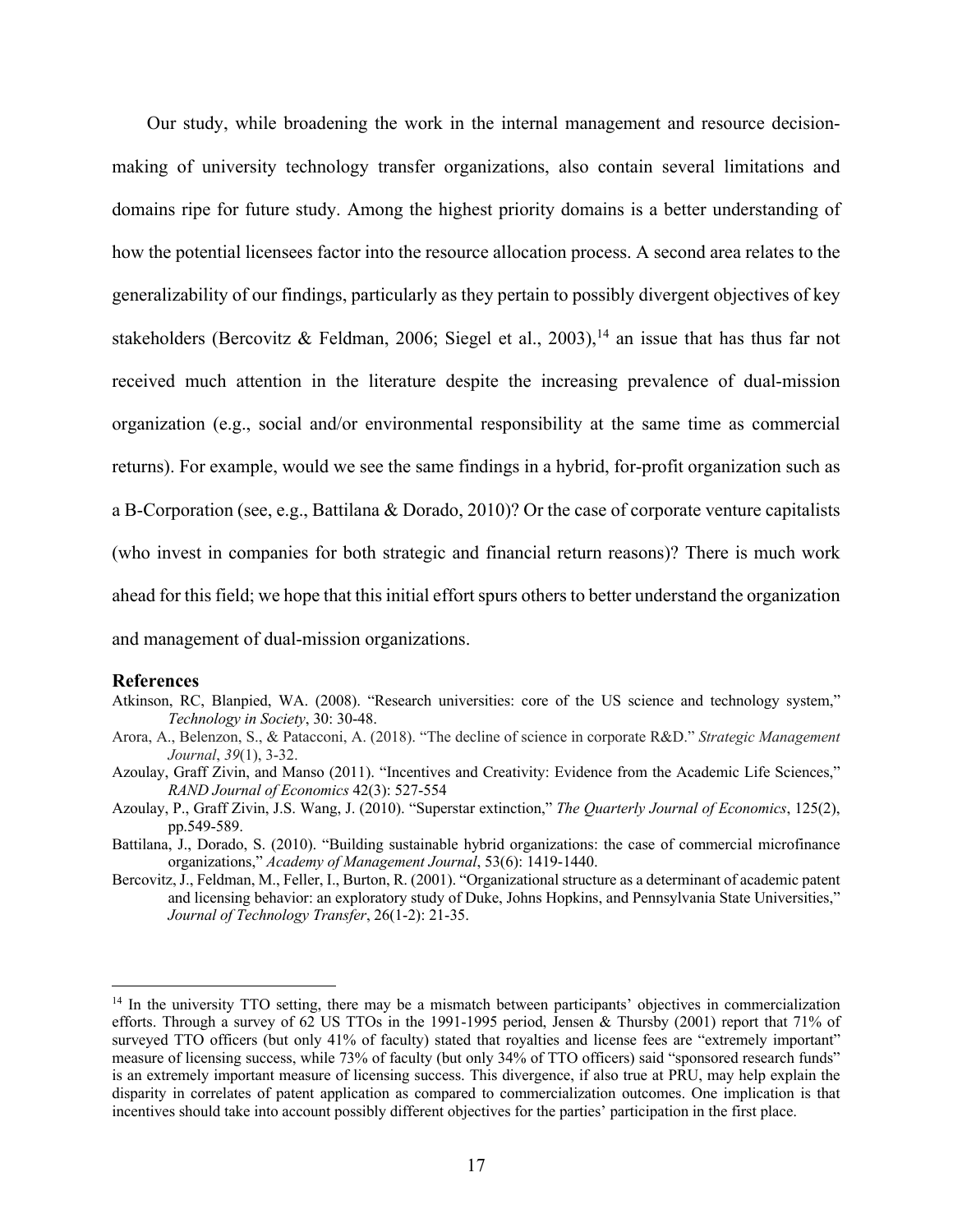- Bercovitz, J., & Feldman, M. (2006). Entrepreneurial universities and technology transfer: A conceptual framework for understanding knowledge-based economic development. *The Journal of Technology Transfer*, 31(1), 175- 188.
- Carley, M., Hegde, D., Marco, A (2015), "What is the Probability of Receiving a U.S. Patent?" *Yale Journal of Law and Technology*, 17: 203-223.
- Cohen, WM., Nelson, RR. and Walsh, JP. (2002). "Links and impacts: the influence of public research on industrial R&D," *Management Science*, 48(1): 1-23.
- Cohen, WM. (2010). Fifty years of empirical studies of innovative activity and performance. *Handbook of the Economics of Innovation*, *1*, 129-213. North-Holland.
- Cohen, WM., Sauermann, H., & Stephan, P. (2020). Not in the job description: The commercial activities of academic scientists and engineers. *Management Science*, 66(9), 4108-4117.
- Colyvas, J., Crow, M., Gelijns, A., Mazzoleni, R., Nelson, RR., Rosenberg, N., & Sampat, BN. (2002). How do university inventions get into practice? *Management Science*, *48*(1), 61-72.
- Etzkowitz, H., & Zhou, C. (2017). The triple helix: University–industry–government innovation and entrepreneurship. Routledge.
- Fabrizio, KR, A. Di Minin. (2008). "Commercializing the laboratory: Faculty patenting and the open science environment," *Research Policy,* 37: 914-931.
- Fleming, L., Greene, H., Li, G., Marx, M., & Yao, D. (2019). Government-funded research increasingly fuels innovation. *Science*, *364*(6446), 1139-1141.
- Foray, D. and Lissoni, F. (2010). University research and public–private interaction. *Handbook of the Economics of Innovation*, 1, 275-314. North-Holland.
- Furman, JL., Porter, ME., and Stern, S. (2002). "The determinants of national innovative capacity." *Research* policy, 31(6): 899-933.
- Gittelman, M. (2007). "Does Geography Matter for Science-Based Firms? Epistemic Communities and the Geography of Research and Patenting in Biotechnology," *Organization Science* 4: 724-741.
- Goldin, C., Katz, LF. (1999). "The shaping of higher education: the formative years in the United States, 1890-1940." *Journal of Economic Perspectives*, 13(1): 37-62.
- Gross, DP., Sampat, BN. (2020). "Inventing the endless frontier: the effects of the World War II research effort on post-war innovation*," Harvard Business School working paper 20-126*.
- Henderson, R., Jaffe, AB., Trajtenberg, M. (1998). "Universities as a source of commercial technology: a detailed analysis of university patenting, 1965-1988," *Review of Economics and Statistics*, 80(1): 119-127.
- Hug, SE., Brändle, MP. (2017). The coverage of Microsoft Academic: Analyzing the publication output of a university. *Scientometrics*, 113(3), 1551-1571.
- Hvide, HK. & Jones, BF. (2018). "University innovation and the professor's privilege," *American Economic Review*, 108(7), 1860-1898.
- Jensen, R., Thursby, MC. (2001). "Proofs and prototypes for sale: the licensing of university inventions," *American Economic Review*, 91(1): 240-259.
- Lach, S., Schankerman, M. (2008). "Incentives and invention in universities," *Rand Journal of Economics*, 39(2): 403-433.
- Lanjouw, J.O., and M. Schankerman (2001). "Characteristics of Patent Litigation: A Window on Competition," *RAND Journal of Economics* 32(1): 129-151.
- Mansfield, E. (1991). "Academic research and industrial innovation." *Research Policy*, 20(1): 1-12.
- Marx, M., Fuegi, A. (2020). "Reliance on science: Worldwide front-page patent citations to scientific articles," *Strategic Management Journal*, 41(9): 1572-1594.
- Merton, RK. (1968). Social Theory and Social Structure. New York: Free Press.
- Mowery, D. C., Nelson, R. R., Sampat, B. N., & Ziedonis, A. A. (2001). The growth of patenting and licensing by US universities: an assessment of the effects of the Bayh–Dole act of 1980. Research policy, 30(1), 99-119.
- Murray, F. (2002). "Innovation as Co-Evolution of Scientific and Technological Networks: Exploring Tissue Engineering," Research Policy 31: 1389-1403.
- Murray, F. (2010). "The oncomouse that roared: hybrid exchange strategies as a source of distinction at the boundary of overlapping institutions," *American Journal of Sociology*, 116(2): 341-388.
- Nelson, RR. (Ed.), (1993). National Innovation Systems: A Comparative Analysis. Oxford University Press, New York.
- Nerkar, A., Shane, S. (2007). "Determinants of invention commercialization: An empirical examination of academically sourced inventions," *Strategic Management Journal*, 28(11): 1155-1166.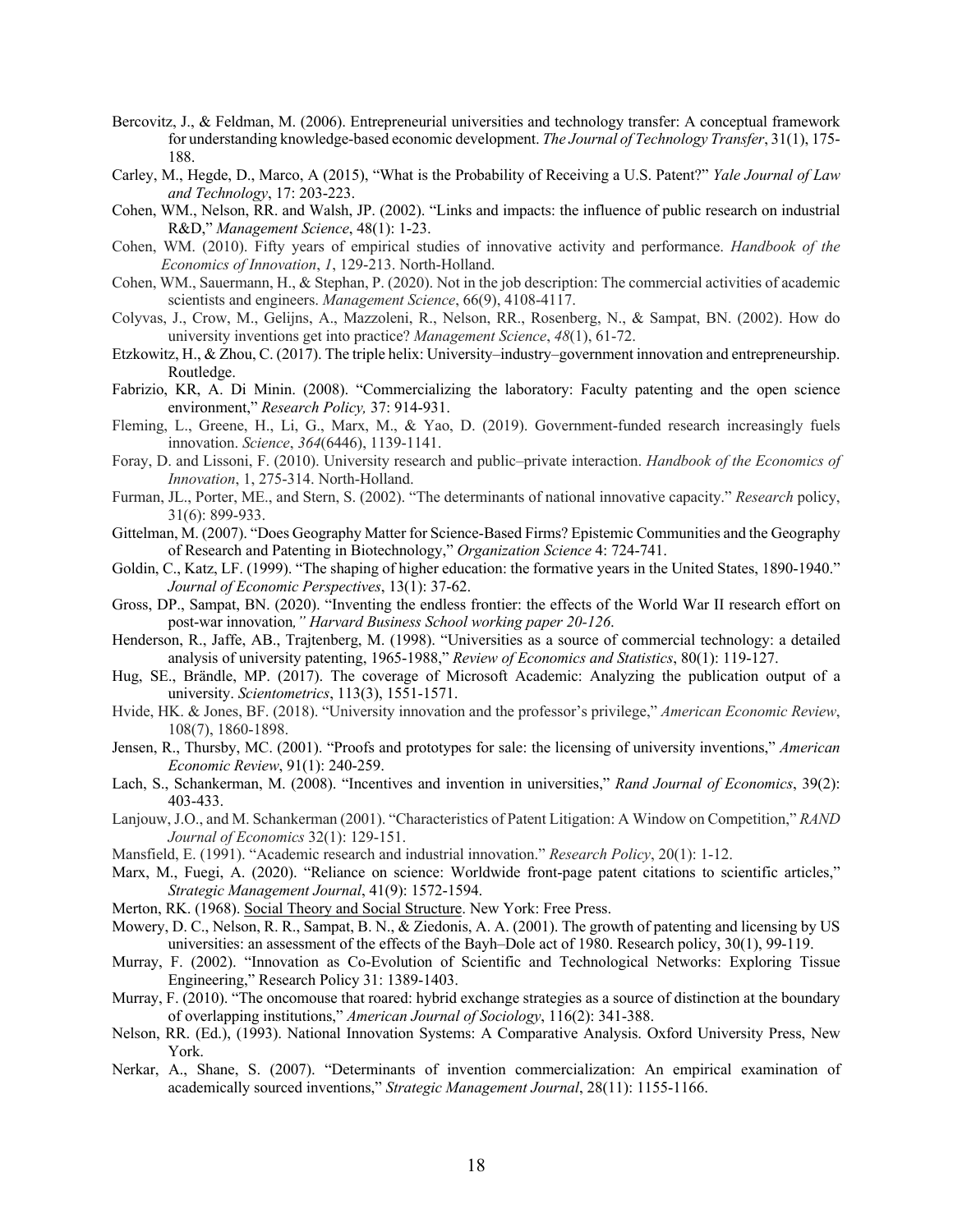- Owen-Smith, J. (2003). "From separate systems to a hybrid order: accumulative advantage across public and private science at Research One universities," *Research Policy*, 30: 1081-1104.
- Owen-Smith, J. & Powell, W. (2001). "To Patent or Not: Faculty Decisions and Institutional Success at Technology Transfer," *Journal of Technology Transfer*, 26: 99-114.
- Rosenberg, N., & Nelson, R. R. (1994). American universities and technical advance in industry. *Research Policy*, 23(3), 323-348.
- Sanberg, PR. et al. (2013). "Changing the academic culture: valuing patents and commercialization toward tenure and career advancement," *Proceedings of the National Academy of Sciences*, 111(18): 6542-6547.
- Sampat, B.N., and A.A. Ziedonis (2004). "Patent Citations and the Economic Value of Patents: A Preliminary Assessment," in Handbook of Quantitative Science and Technology Research, H.F. Moed, W. Glänzel, and U. Schmoch, eds., pp. 277-298, Kluwer.
- Siegel, DS., Waldman, D., Link, A. (2003). "Assessing the impact of organizational practices on the relative productivity of university technology transfer offices: an exploratory study," *Research Policy*, 32(1): 27-48.
- Siow, A. (1998). "Tenure and other unusual personnel practices in academia," *Journal of Law, Economics and Organization*, 14(1): 152-173.
- Stuart, TE., Ding, WW. (2006). "When do scientists become entrepreneurs? The social structural antecedents of commercial activity in the academic life sciences," *American Journal of Sociology*, 112(1): 97-144.
- Thursby, JG., Jensen, R., Thursby, MC. (2001). "Objectives, characteristics, and outcomes of university licensing: A survey of major U.S. universities," *Journal of Technology Transfer*, 26(1-2): 59-72.
- Ziedonis, A.A. (2007). "Real Options and Technology Licensing," *Management Science* 58(10): 1633-1648.
- Zucker, LG., & Darby, MR. (1996). Star scientists and institutional transformation: Patterns of invention and innovation in the formation of the biotechnology industry. *Proceedings of the National Academy of Sciences*, 93(23), 12709-12716.





Figure 1. Density of lifetime licensing revenue for PRU patents

Figure 2. Density of time between patent filing and license execution

|                | Variable           | Mean  | S.D.   | 1       | $\overline{2}$ | 3       | 4       | 5       | 6       | 7    | 8    | 9    | 10   |
|----------------|--------------------|-------|--------|---------|----------------|---------|---------|---------|---------|------|------|------|------|
|                | Publications       | 0.52  | 0.31   | 1.00    |                |         |         |         |         |      |      |      |      |
| $\overline{2}$ | Career length      | 12.61 | 8.41   | $-0.07$ | 1.00           |         |         |         |         |      |      |      |      |
| 3              | Has licensed       | 0.16  | 0.37   | 0.10    | 0.33           | 1.00    |         |         |         |      |      |      |      |
| 4              | Prior applications | 7.97  | 23.03  | $-0.14$ | 0.30           | 0.25    | 1.00    |         |         |      |      |      |      |
| 5              | Prior patents      | 4.74  | 16.22  | $-0.17$ | 0.28           | 0.18    | 0.98    | 1.00    |         |      |      |      |      |
| 6              | Citations          | 4.73  | 12.47  | 0.01    | 0.05           | 0.19    | $-0.04$ | $-0.04$ | 1.00    |      |      |      |      |
|                | Renewed            | 0.40  | 0.49   | $-0.11$ | 0.11           | 0.12    | 0.00    | 0.00    | 0.18    | 1.00 |      |      |      |
| 8              | Is licensed        | 0.02  | 0.12   | 0.00    | 0.01           | 0.00    | $-0.01$ | $-0.01$ | 0.07    | 0.35 | 1.00 |      |      |
| 9              | Lifetime revenue   | 5.46  | 268.45 | 0.01    | 0.00           | $-0.01$ | 0.00    | 0.00    | $-0.01$ | 0.07 | 0.16 | 1.00 |      |
| 10             | Is filed           | 0.30  | 0.46   | 0.04    | $-0.01$        | 0.01    | 0.02    | 0.02    |         |      | 0.19 | 0.03 | 1.00 |
| 11             | Is issued          | 0.14  | 0.35   | 0.01    | 0.03           | 0.02    | 0.02    | 0.02    |         |      | 0.27 | 0.05 | 0.61 |
| 12             | Observations       | 8,846 |        |         |                |         |         |         |         |      |      |      |      |

Table 1. Summary Statistics